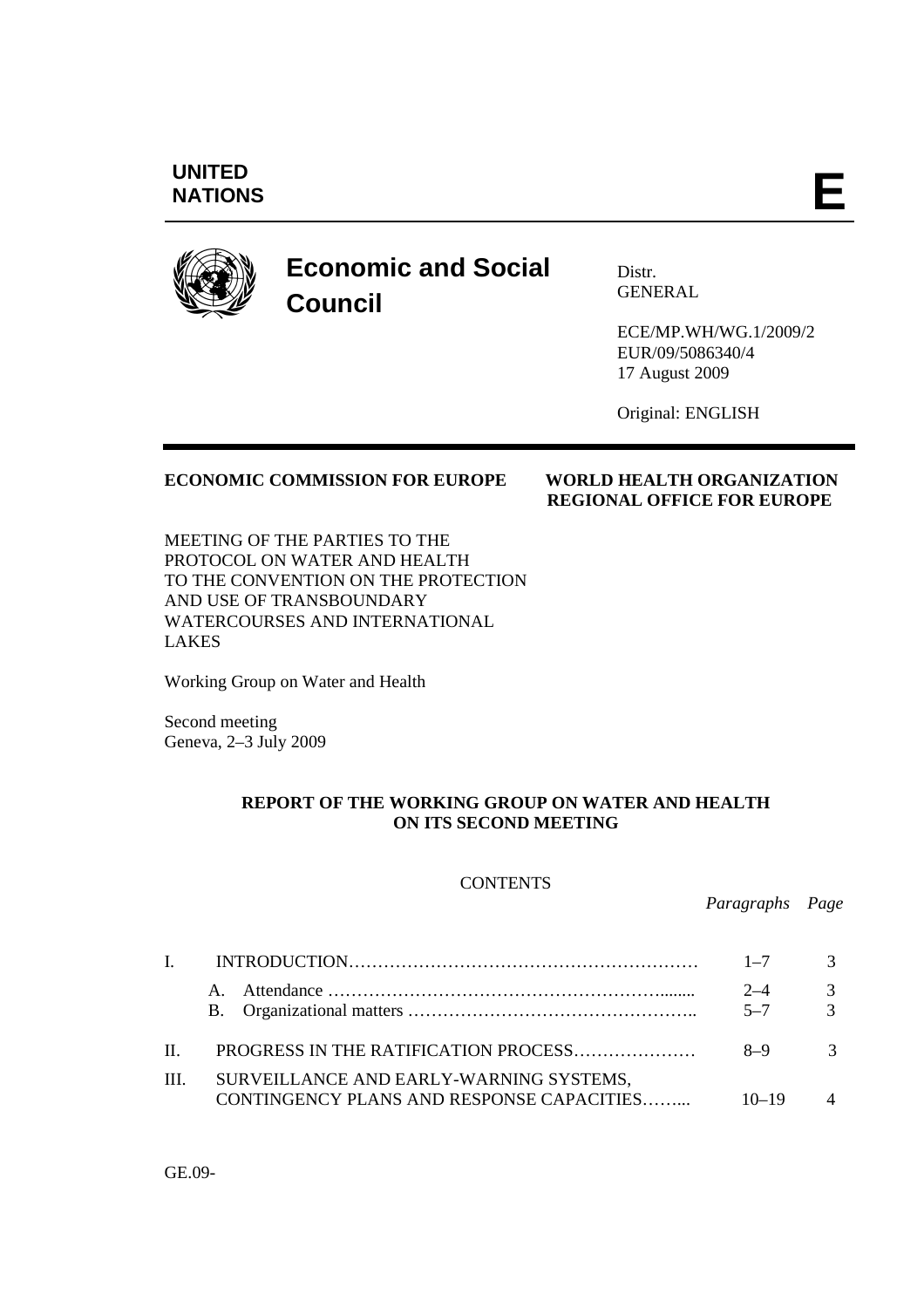|             | <b>CONTENTS</b> (continued)                                                                |                 |    |
|-------------|--------------------------------------------------------------------------------------------|-----------------|----|
|             |                                                                                            | Paragraphs Page |    |
| IV.         | SETTING TARGETS AND REPORTING UNDER                                                        | $20 - 29$       | 6  |
| V.          | WATER SUPPLY AND SANITATION IN SHORT-TERM<br>CRITICAL SITUATIONS AND ADAPTATION TO CLIMATE | $30 - 36$       | 7  |
| VI.         | AD HOC PROJECT FACILITATION MECHANISM                                                      | $37 - 38$       | 8  |
| VII.        | JOINT AND COORDINATED INTERNATIONAL                                                        |                 |    |
|             |                                                                                            | 39              | 8  |
| VIII.       |                                                                                            | $41 - 42$       | 9  |
| IX.         |                                                                                            | 43              | 9  |
| $X_{\cdot}$ | PUBLIC AWARENESS, EDUCATION, TRAINING AND<br>RESEARCH                                      | 44              | 9  |
| XI.         |                                                                                            | $45 - 46$       | 10 |
| XII.        |                                                                                            | $47 - 50$       | 10 |
| XIII.       | FIFTH MINISTERIAL CONFERENCE ON ENVIRONMENT                                                | $51 - 52$       | 11 |
| XIV.        | PARTNERS IN COOPERATION: LINKS WITH OTHER                                                  | $53 - 59$       | 11 |
| XV.         |                                                                                            | $60 - 61$       | 12 |
| <b>XVI</b>  | FINANCIAL ARRANGEMENTS TO SUPPORT                                                          | $62 - 70$       | 13 |
|             | XVII. DATE AND VENUE OF THE THIRD MEETING OF THE<br>WORKING GROUP AND OTHER MEETINGS UNDER |                 |    |
|             |                                                                                            | 71              | 14 |
|             |                                                                                            | 72              | 15 |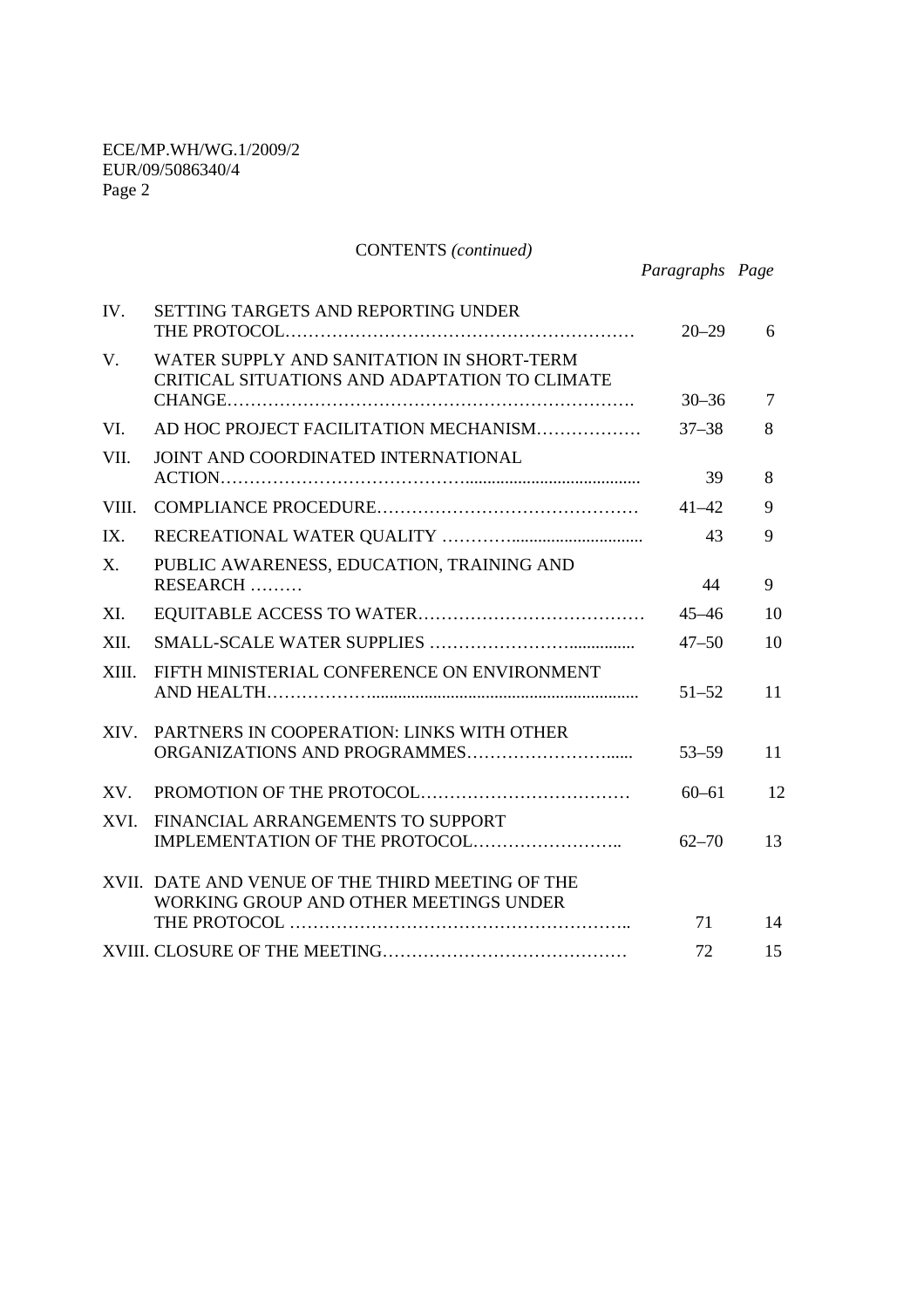# **I. INTRODUCTION**

1. The second meeting of the Working Group on Water and Health was held from 2 to 3 July 2009 in Geneva.

#### **A. Attendance**

2. The meeting was attended by representatives of the following countries: Armenia, Azerbaijan, Belarus, Croatia, Czech Republic, Estonia, Finland, France, Georgia, Germany, Hungary, Italy, Kyrgyzstan, Norway, Portugal, Romania, Slovakia, Sweden, Switzerland, Ukraine and Uzbekistan.

3. Representatives of the following international organizations were also present at the meeting: the Office of the High Commissioner for Human Rights (OHCHR), the United Nations Development Programme (UNDP), the World Health Organization Collaborating Centre for Health Promoting Water Management and Risk Communication (Institute for Hygiene and Public Health, University of Bonn), the World Health Organization (WHO) Collaborating Centre for Water and Health (DHI) and the European Bank for Reconstruction and Development (EBRD).

4. Representatives of the following non-governmental organizations (NGOs) participated in the meeting: Armenian Women for Health and Healthy Environment (AWHHE), the International Network of Basin Organizations (INBO), Women in Europe for a Common Future (WECF) and the World Plumbing Council.

# **B. Organizational matters**

5. The meeting was chaired by Mr. Kjetil Tveitan (Norway) and co-chaired by Ms. Martina Behanova (Slovakia) and Mr. Thomas Kistemann (Germany).

6. The Chairperson of the Working Group on Water and Health opened the meeting and welcomed the participants.

7. The Working Group adopted its agenda as set out in document ECE/MP.WH/WG.1/2009/1 - EUR/09/5086340/3.

# **II. PROGRESS IN THE RATIFICATION PROCESS**

8. The Chairperson informed the meeting about progress made with respect to the ratification of the Protocol on Water and Health. Since the first meeting, two countries had acceded to the Protocol: Belarus on 22 April 2009 and the Netherlands on 25 June 2009, bringing to 23 the number of countries that had ratified the Protocol.<sup>1</sup>

 $\ddot{\phantom{a}}$ 

<sup>1</sup> See http://www.unece.org/env/water/status/lega\_wh.htm.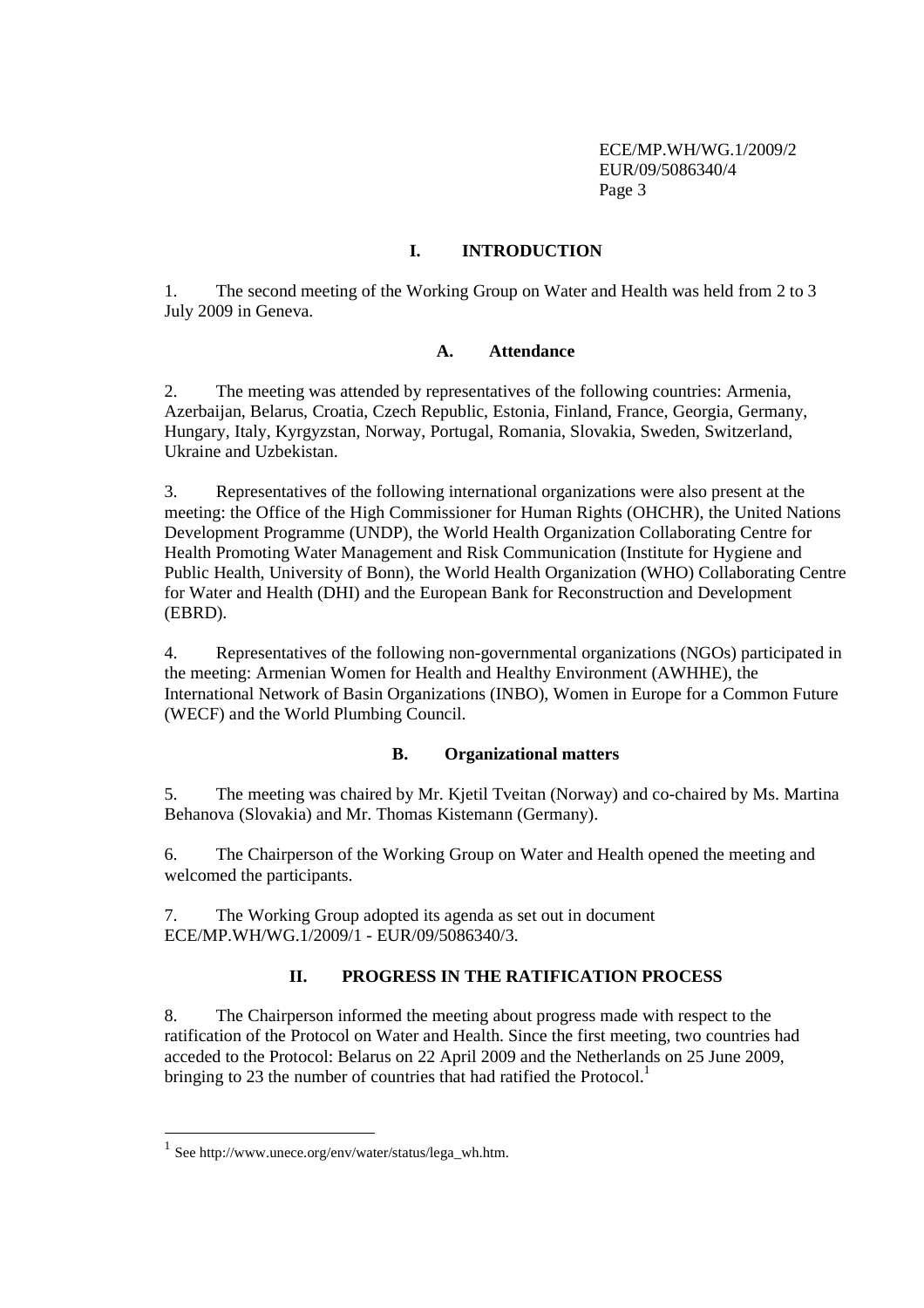9. In the discussion that followed, delegates provided information on the status of the ratification process in their respective countries. Italy informed the meeting that it was difficult to provide a precise date for ratification; nevertheless it reconfirmed that it would continue to provide technical and political support for the Protocol. Kyrgyzstan reported that it would start the ratification procedures in September 2009.

# **III. SURVEILLANCE AND EARLY-WARNING SYSTEMS, CONTINGENCY PLANS AND RESPONSE CAPACITIES**

10. The representative of the World Health Organization Regional Office for Europe (WHO-EURO) secretariat recalled the mandate of the Task Force on Surveillance, as agreed by the first Meeting of the Parties. He reported on the progress achieved in this area, and presented the main activities carried out under the auspices of the Task Force. Moreover, he presented the draft guidance document on water-related disease surveillance, Part 1: Technical guidance related to drinking water (Information paper 1) and Part 2: Practical guidance on setting up, implementing and assessing a surveillance system on water-related diseases (Information paper 2). $2^2$ 

11. Participants found the document to be a well-elaborated and comprehensive draft. Once finalized, the guidance would be a very useful source of reference and information for many countries. They recommended including a summary in the document on water-related disease surveillance.

12. The Working Group was asked to provide comments on the two parts of the draft guidance document by 31 August 2009.

13. The representative of the WHO-EURO secretariat also reported on the survey carried out by the Task Force on the status of water-related disease surveillance systems in the United Nations Economic Commission for Europe (UNECE)/WHO-EURO region and its findings (Information paper 4). All the countries that replied to the survey had in place mandatory surveillance systems for all primary non-communicable diseases. However, not many of them had established surveillance systems for emerging diseases such as campylobacteriosis, cryptosporidiosis, giardiasis and legionellosis. Locally important water-related diseases caused by chemical contamination (e.g. blue-baby syndrome and arsenicosis) were surveyed where they are relevant.

14. The findings of the survey called for possible new directions and priorities in future work on surveillance under the Protocol: (a) strengthening surveillance capacity with regard to emerging water-related diseases, (b) consideration of locally important diseases and (c) initiation of an action programme on virus-related diseases.

15. A literature study on the relationship between the size of water services and the outbreak of water-related disease pointed to the need of strengthening surveillance in relation to areas served by small water supplies. Exposure routes other than drinking water, such as aquaculture,

 2 All official and information documents are available at:

http://www.unece.org/env/water/meetings/documents\_WGWH.htm.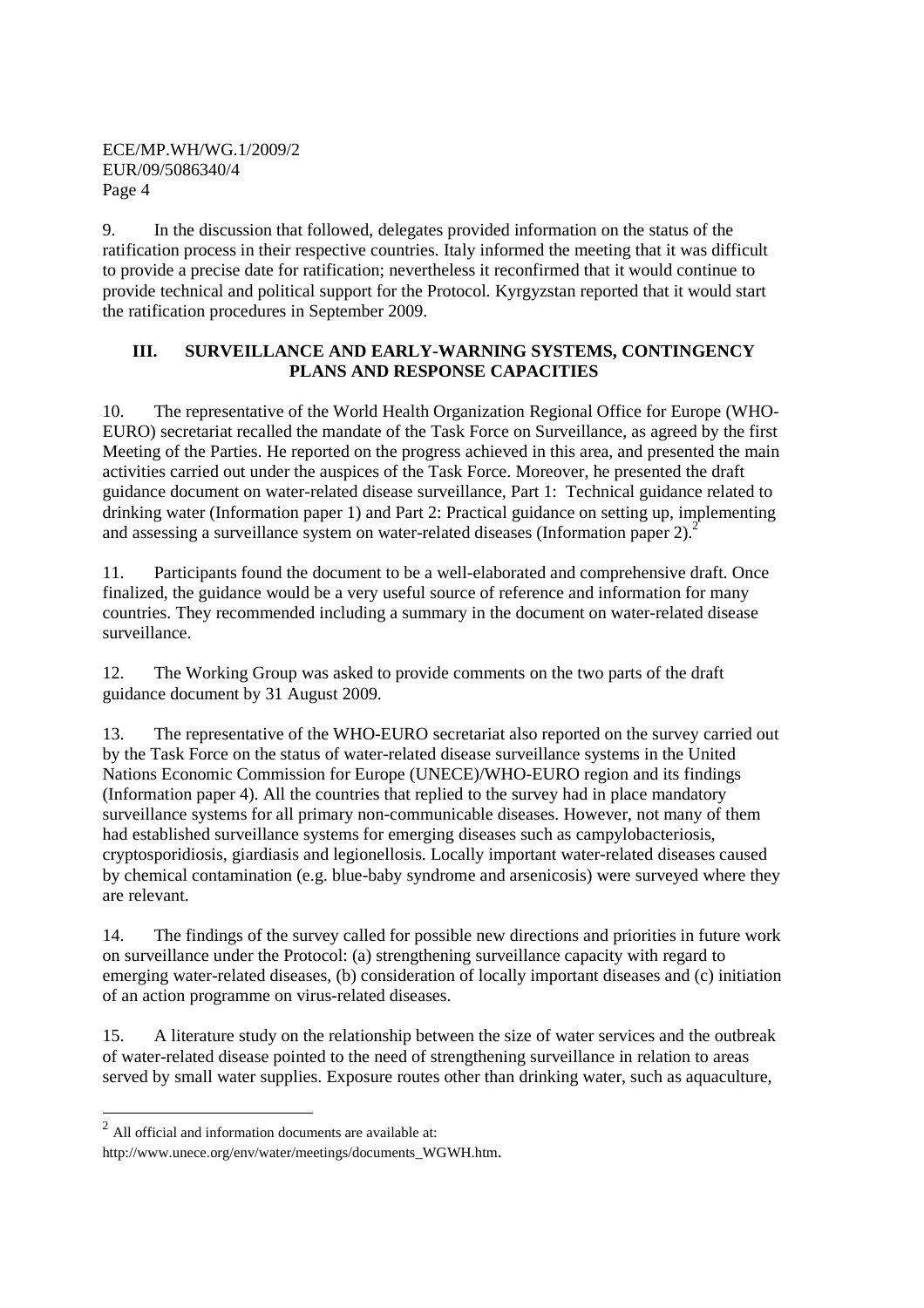irrigated agriculture products, etc., should also be included. With regard to epidemic preparedness and response plans, the study pointed out the need for general improvement. The need for international support for specific water-related disease surveillance training was also highlighted by the study.

16. A representative of Slovakia gave a presentation on intersectoral cooperation related to surveillance of water-related disease in Slovakia. The institutional and legislative set-up, public involvement and role of epidemiological information system in raising awareness about waterrelated disease was demonstrated. Furthermore, the speaker presented the statistics related to the outbreaks of water-related disease in Slovakia as well as tools, e.g. water safety plans, to minimize the risk of occurrence of water-related disease.

17. The representative of the WHO-EURO secretariat summarized the reflections and lessons learned thus far from the Task Force's work that could inspire the further work under the Protocol. He particularly highlighted the high risk of water-related disease in areas served by small-scale water supplies.

18. The Working Group agreed on the activities to be developed by the Task Force up to the second session of the Meeting of the Parties of the Protocol (tentatively scheduled to take place in October 2010), namely:

(a) To review and finalize the guidance document's two parts, and to submit them for consideration to the third meeting of the Working Group for endorsement before formal adoption by the Meeting of the Parties at its second session;

(b) To publish the review on water-related disease surveillance systems;

(c) To further research the literature on the relationship between size of the water service and the outbreak of water-related disease;

(d) To develop advocacy materials on health risk assessment and the management of small-scale water services, and to strengthen epidemiological evidence;

(e) To investigate the economic impact of water-related disease;

(f) To organize a workshop on climate change and water-related disease;

(g) To contribute to the fifth Ministerial Conference on Environment and Health (Parma, Italy, 10–12 March 2010);

19. The Working Group requested the Task Force on Surveillance to hold a third meeting in time to present its outcomes at the Working Group's third meeting. At that meeting, the Task Force should also assess the work achieved, draw lessons learned and develop a workplan for 2011–2013, including financial implications. The assessments and proposed workplan 2011 - 2013, should be presented to the Working Group for consideration at its next meeting.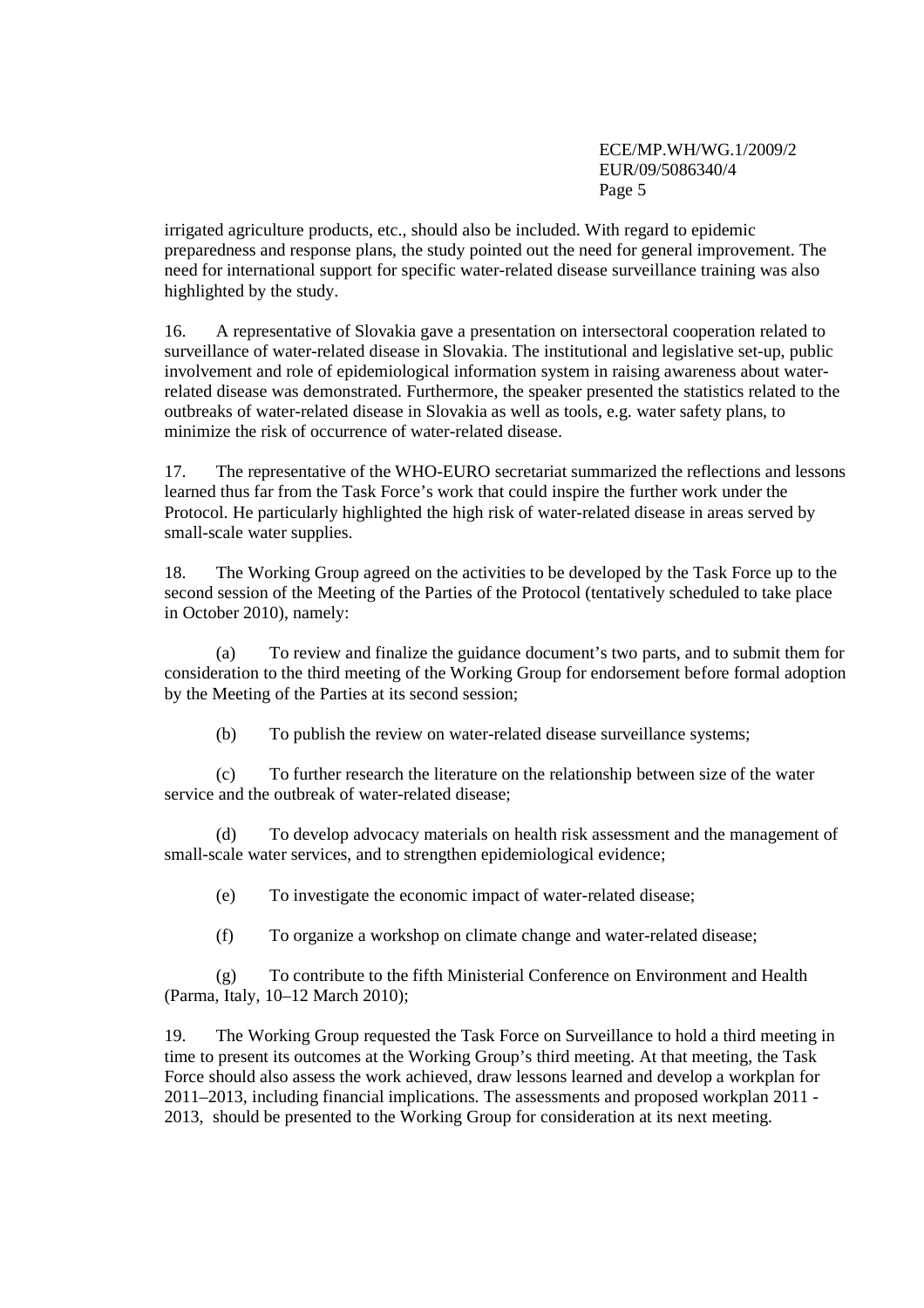# **IV. SETTING TARGETS AND REPORTING UNDER THE PROTOCOL**

20. The Chairperson of the Task Force on Indicators and Reporting informed the Working Group about the activities of that Task Force. He summarized the outcomes of the workshop on setting targets and reporting (Geneva, 10–11 February 2009; ECE/MP.WH/WG.1/2009/6 - EUR/09/5086342/8), stressing that until now only a few countries had set targets as required by the Protocol. He called on Parties to intensify their efforts to comply with the Protocol's provisions, in particular their obligations under articles 6 and 7.

21. The Chairperson of the Task Force on Indicators and Reporting also presented the guidelines on setting targets, evaluation of progress and reporting (ECE/MP.WH/WG.1/2009/4 - EUR/08/5086340/9). He illustrated the main steps in setting targets and reminded participants of the benefits of setting targets under the Protocol, namely that target-setting created a platform for discussion, promotes coherence in policies, and harmonized and integrated the actions of the different stakeholders (i.e. governmental agencies, NGOs, the scientific community, the private sector and the general public). The target-setting process also provided for vertical communication between the different levels of administration (from local to national), and helped translate national targets into local contexts.

22. The Working Group commented on the guidelines and proposed some minor amendments. The Chairperson invited the Working Group to provide additional comments by 31 July 2009. The Working Group entrusted the Task Force to further elaborate and finalize the guidelines and to submit a revised version at the Working Group's third meeting for endorsement before submitting it to the second session of the Meeting of the Parties for possible adoption.

23. A representative of the UNECE secretariat presented the guidelines for summary reports and the template for reporting to the Meeting of the Parties in accordance with Protocol's article 7 (ECE/MP.WH/WG.1/2009/5 - EUR/09/5086342/7). She recalled the obligations of the Parties to report progress achieved towards the targets set and presented the main objectives of reporting. She emphasized that the aim of reporting was not to compare countries, but rather to provide Parties with the opportunity for self-assessment.

24. The representative of the secretariat then presented the template for reporting, together with the objectives, format and timeline for the pilot reporting exercise (ECE/MP.WH/WG.1/2009/7 - EUR/09/5086342/9). She stressed that as this was a pilot reporting exercise, all Parties, Signatories and interested countries should take part, so as to test their abilities to fulfil the subsequent, obligatory, cycle for reporting.

25. The Working Group commented on the guidelines for the summary reports. Participants pointed out that access to sanitation, as defined by the Joint Monitoring Programme, was not fully addressing the problems in the UNECE/WHO-EURO region, in particular the risks related to contamination of resources by untreated wastewater and other related hygiene issues. At the same time, finding alternatives to the commonly used indicators would be difficult. Participants therefore proposed, for the time being, using the proposed indicator, including for the pilot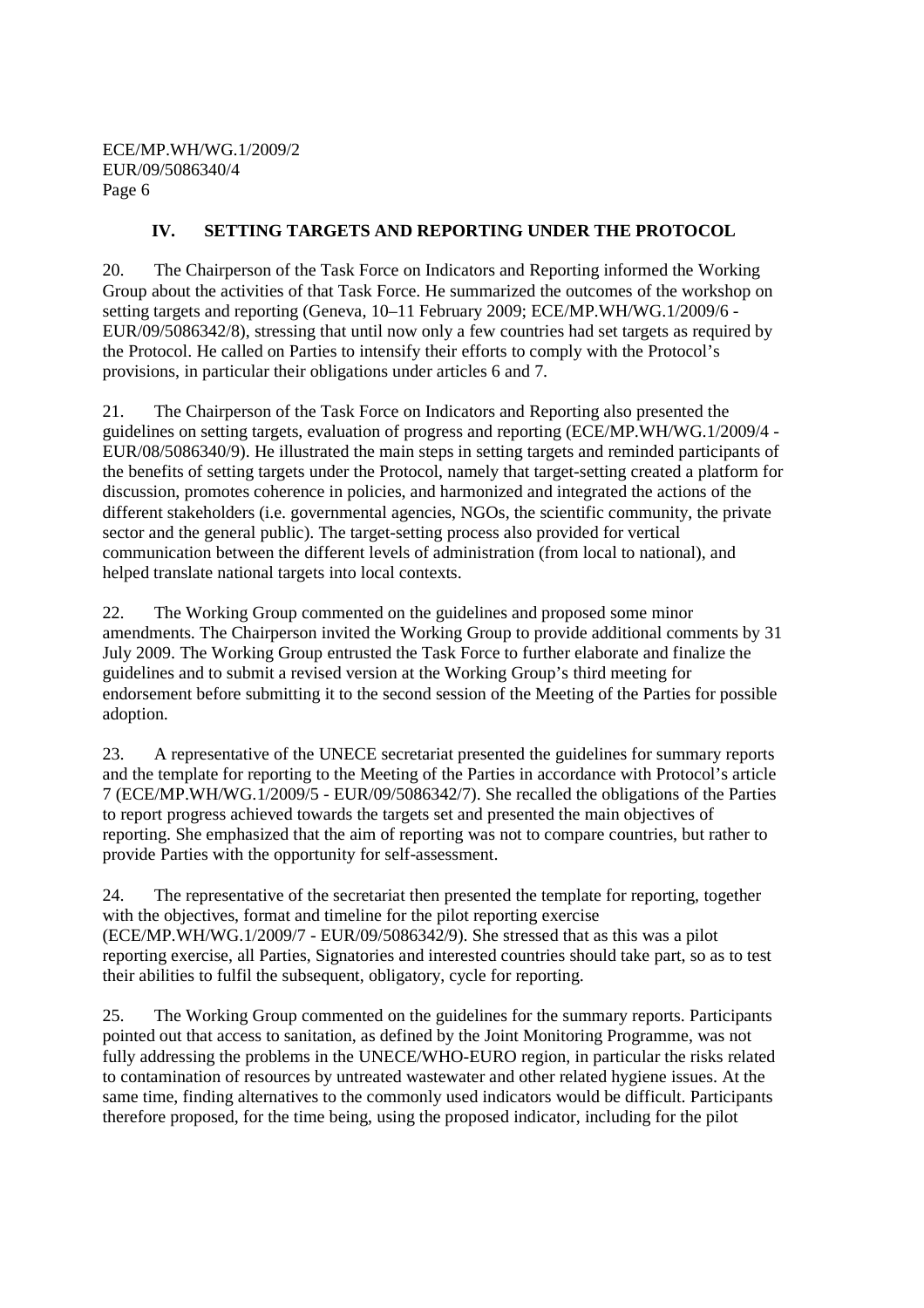reporting exercise. The issue would be reconsidered at the third meeting of the Working Group, where an alternative proposal would be presented by WECF, Sweden and Germany.

26. The Working Group endorsed the guidelines for summary reports and agreed on the proposed format for pilot reporting to the second session of the Meeting of the Parties. Accordingly, the summary reports should be submitted by Parties and non-Parties by 1 April 2010. The reports should follow the template included in the draft guidelines for summary reports (see ECE/MP.WH/WG.1/2009/5 - EUR/09/5086342/7). The secretariat would disseminate further information by August 2009.

27. The Working Group agreed to revise the guidelines for summary report, if needed, at its third meeting, on the basis of the experience with the pilot reporting exercise.

28. The Working Group discussed and agreed on the future workplan of the Task Force on Indicators and Reporting (including the financial implications) up to the second session of the Meeting of the Parties, in particular on the organization of a workshop on reporting to be held back-to-back with the Task Force's third meeting (tentatively scheduled for 16–18 February 2010).

29. The Working Group requested the Task Force to assess the work achieved, draw lessons learned and develop a workplan for 2011–2013, including financial implications, at the Task Force's third meeting. These assessments and the proposed workplan should be presented to the Working Group for consideration at its next meeting.

# **V. WATER SUPPLY AND SANITATION IN SHORT-TERM CRITICAL SITUATIONS AND ADAPTATION TO CLIMATE CHANGE**

30. The Chairperson of the Task Force on Extreme Weather Events informed the Working Group about the developments and progress in the work of that Task Force. The Working Group was presented with an advance draft of a guidance document on water supply and sanitation in extreme weather events (Information paper 5). She stressed that the guidance document contained all the information needed to tackle risk emerging from recurrent extreme weather events, emphasizing the importance of taking into account climate change issues when setting targets under the Protocol. The process of setting targets could help introduce relevant adaptation measures for climate change; these needed to be developed in cooperation with stakeholders representing different sectors.

31. The Chairperson of the Task Force on Extreme Weather Events stressed the significance of climate change impacts on the Protocol's objectives. She pointed out that climate change was already affecting both the water and health sectors, and stressed that the effects would become stronger in the future. She suggested amending the Protocol to reflect this situation.

32. The Working Group agreed that there was a need to discuss and clarify possible actions under the Protocol related to climate change; however, amending the Protocol's text was not considered as a viable solution.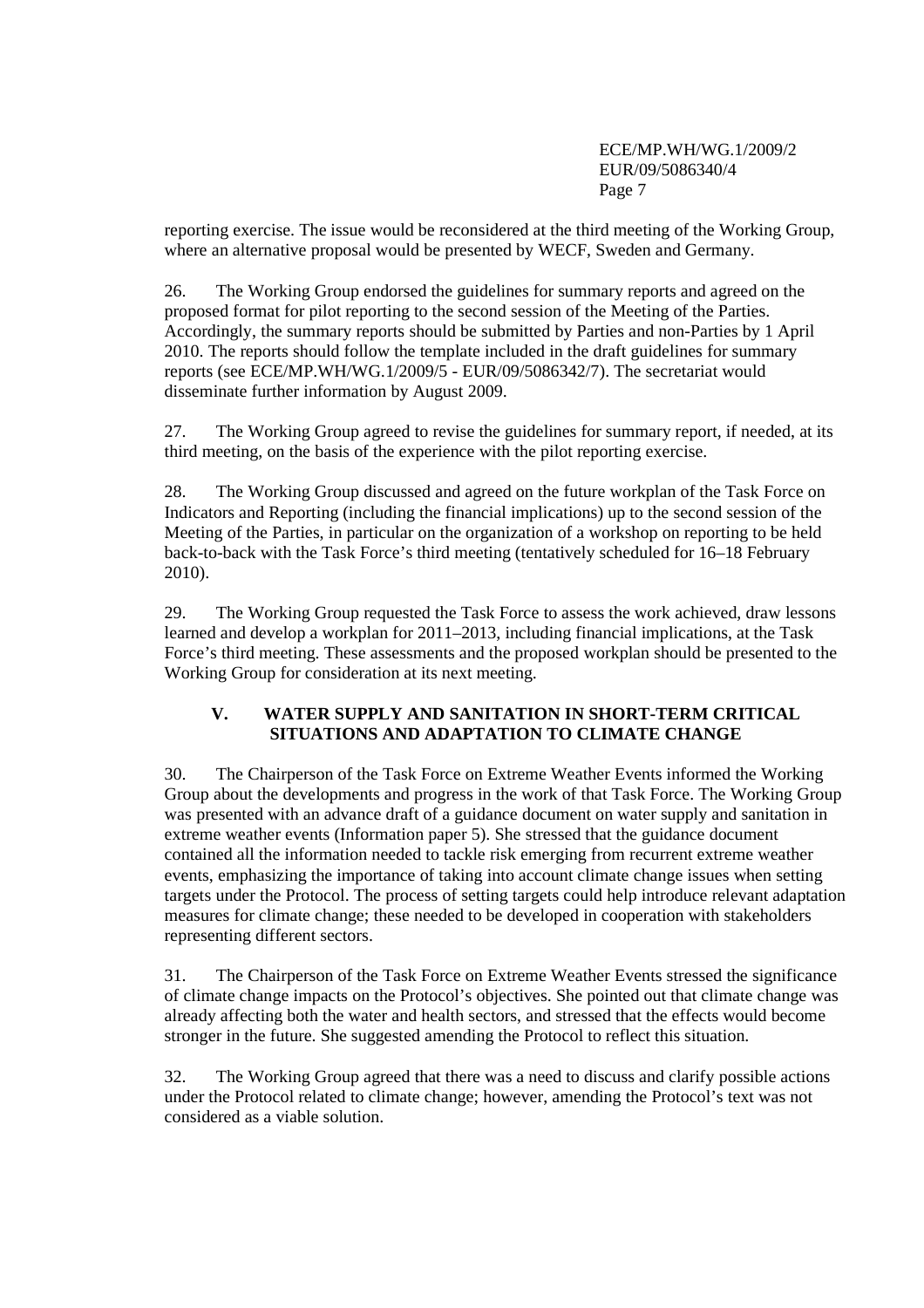33. The Working Group was asked to contribute to the revision of the guidance document by providing comments by 31 August 2009. The Working Group entrusted the Task Force on Extreme Weather Events with further elaborating and finalizing the guidance document and presenting a revised version to the Working Group's third meeting for endorsement before submitting it to the second session of the Meeting of the Parties for possible adoption.

34. The Working Group also entrusted the Task Force to make an advance version of the guidance document available at the fifth Ministerial Conference on Environment and Health.

35. The Working Group agreed on the workplan of the Task Force on Extreme Weather Events up to the second session of the Meeting of the Parties. It requested the Task Force to assess the work achieved, draw lessons learned and develop a workplan for 2011–2013, including financial implications, at the Task Force's second meeting (Geneva, 27–28 October 2009). These assessments and the proposed workplan should be presented to the Working Group for consideration at its next meeting.

36. A representative of the UNECE secretariat informed the Working Group about cooperation and work-sharing arrangements with the Convention's Task Force on Water and Climate and the preparation of the Guidance on water and adaptation to climate change.

# **VI. AD HOC PROJECT FACILITATION MECHANISM**

37. The Chairperson on the Ad Hoc Project Facilitation Mechanism, reported on the outcome of the Mechanism's second meeting (1 July 2009; ECE/MP.WH/AC.1/2009/2 - EU/09/5086361/4). She underlined the quality of submitted project proposals, highlighting the positive trends and direction of the Ad Hoc Project Facilitation Mechanism. Positive aspects included the involvement of a broad range of stakeholders from countries in preparing the project proposals, including NGOs, and the close cooperation with the component for Eastern Europe, Caucasus and Central Asia (EECCA) of the European Union (EU) Water Initiative. It was emphasized that linking the AHPFM with the work of EBRD could provide access to the funds needed to achieve the targets set under the Protocol, in particular with respect to water supply and sanitation systems.

38. The Chairperson pointed out that to attract donor countries more efforts should be made to raise awareness about the Ad Hoc Project Facilitation Mechanism. The rather limited number of donors could not ensure the Mechanism's sustainability, thus more countries should be involved. Establishing cooperation with the United Nations Development Programme (UNDP), the Organisation for Economic Co-operation and Development (OECD) and the European Commission (e.g. EuropeAid, and the Directorate-General for External Relations (DG RELEX)) were considered to be strategic priorities.

# **VII. JOINT AND COORDINATED INTERNATIONAL ACTION**

39. The representative of the WHO-EURO secretariat recalled the orientation of the work of the WHO–EURO towards a more country-focused approach in 2000, and subsequently a greater emphasis on the biennial cooperation programmes (BCAs) with individual countries. He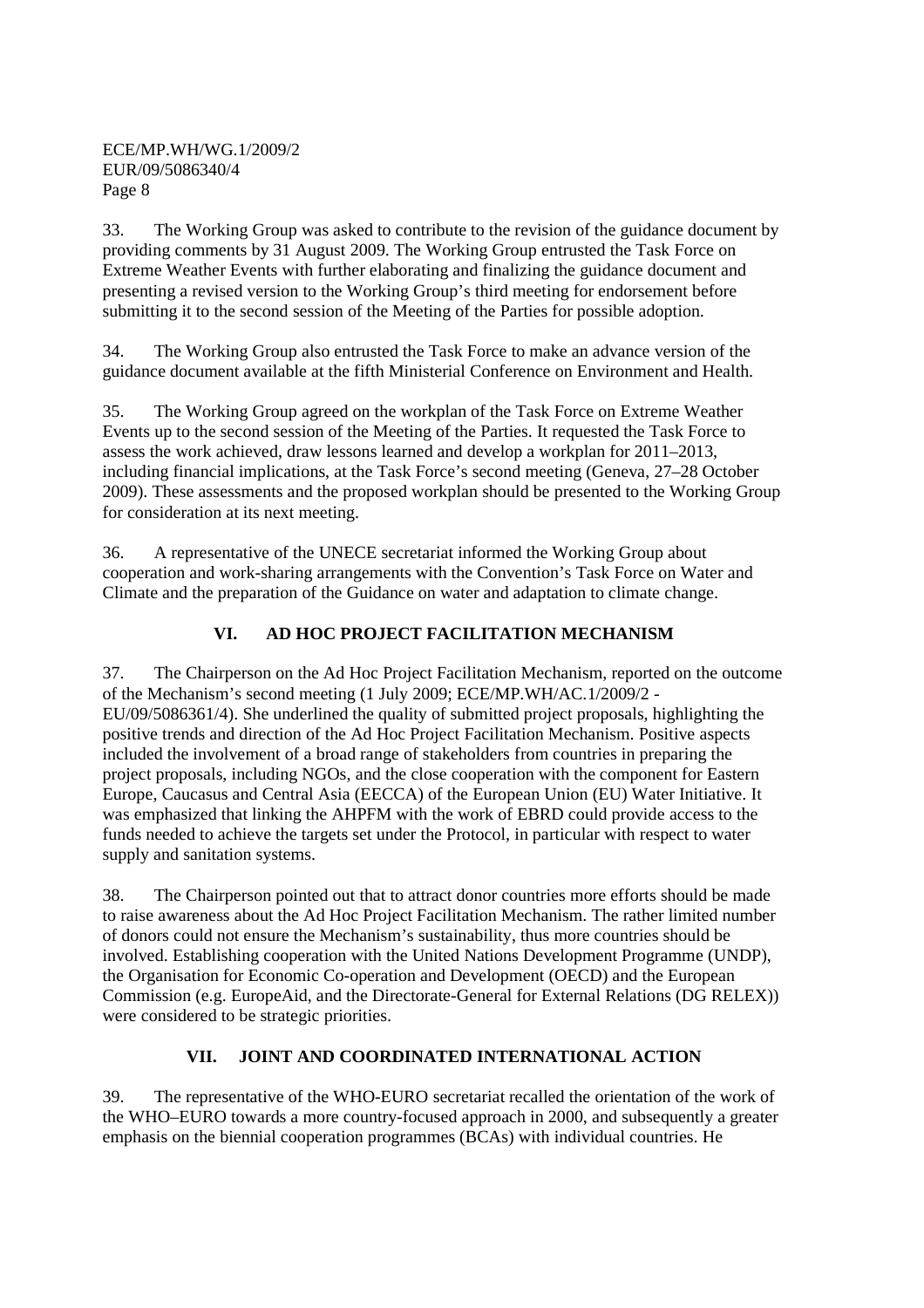informed the Working Group about the past assistance provided to the Government of Tajikistan by specialists from Germany, Italy and Switzerland with regard to assessing current water services and current risks to human health.

40. He also presented the future plans for the period 2011–2013 under the BCAs. He called for countries to make sure that water and health issues were promoted in BCA programmes and that proposals of action regarding water and health were forwarded to WHO/EURO through the WHO country offices.

## **VIII. COMPLIANCE PROCEDURE**

41. A representative of the UNECE secretariat informed the Working Group about the Compliance Committee's activities and presented the documents elaborated during the Committee's second and third meetings (Geneva, 24–25 September 2008 and 25–26 February 2009, respectively). The Working Group was briefed on the purpose and scope of the guidelines for communications from the public (Information paper 6) and the rules of procedure of the Compliance Committee (Information paper 7).

42. The Working Group took note of the documents presented and thanked the Compliance Committee for the important work achieved.

# **IX. RECREATIONAL WATER QUALITY**

43. The representative of the WHO-EURO secretariat summarized the outcome of the study of the Robens Centre for Protection of Water Quality and Human Health on the current management of swimming pools, spas and similar recreational water environments. A number of countries (e.g. France, Georgia and Hungary) indicated their interest in this area of work. Participants agreed that this activity could be continued under the future workplan if one or more Parties decided to lead and to prepare a proposal, including financial implications, for consideration by the Working Group at its next meeting.

# **X. PUBLIC AWARENESS, EDUCATION, TRAINING AND RESEARCH**

44. A representative of Romania, lead Party for this activity, presented an information note on an upcoming workshop on public participation, information and education in water and health related issues (Information paper 9), presenting the workshop's rationale, objectives and expected outcomes. The workshop was planned to be held in April–May 2010, in Bucharest. A representative of Italy suggested including in the workshop's programme issues related to communication of risks from climate change and emerging situations. AWHHE and WECF expressed their interest in contributing to the workshop, and recommended gathering case studies related to public participation, information and education in water and health. The Chairperson asked participants to send their written comments on the information note to the secretariat by 31 July 2009.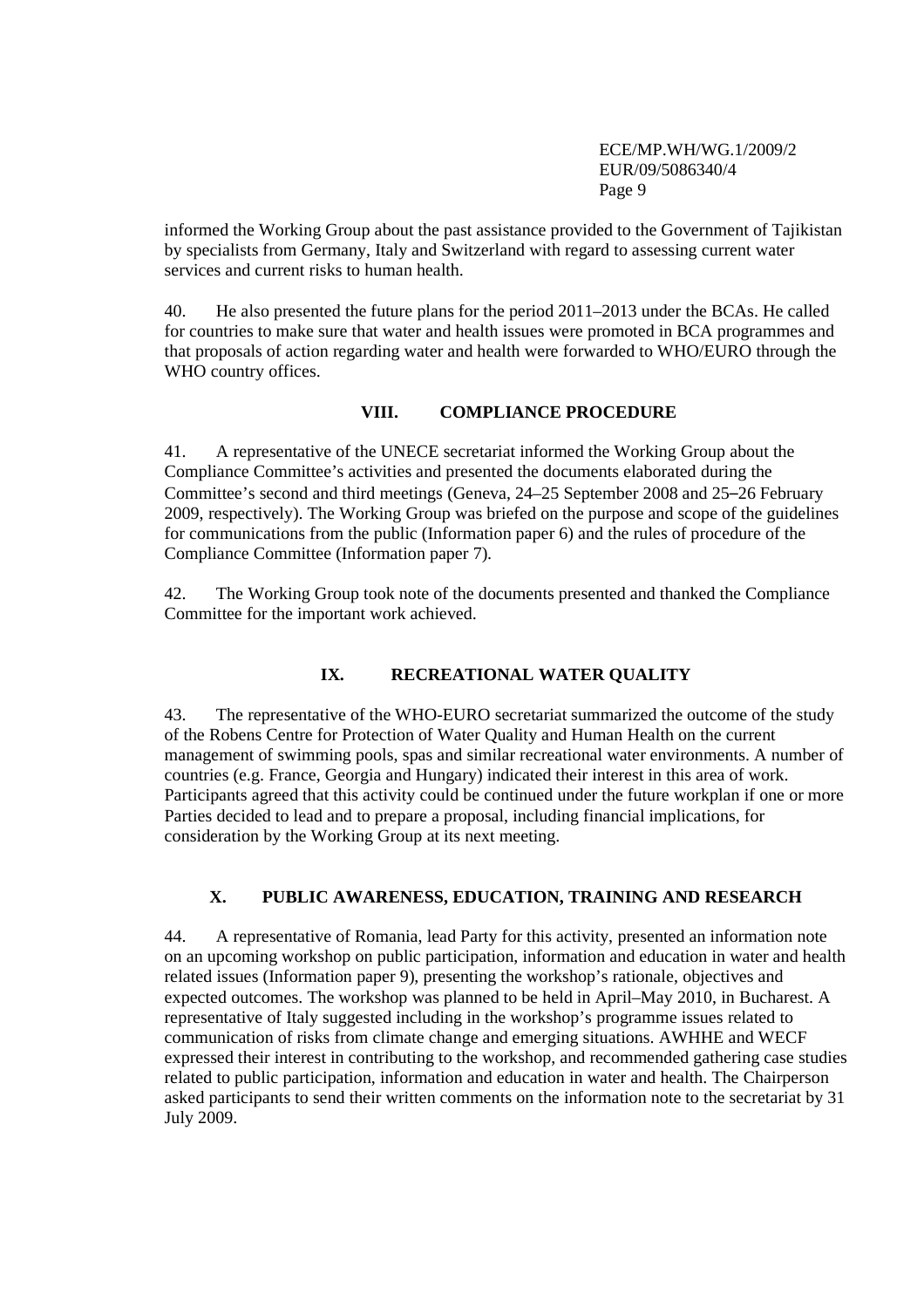## **XI. EQUITABLE ACCESS TO WATER**

45. The representative of France, lead Party for this activity, presented the future plan in this area of work. Planned activities included carrying out a survey between July and November 2009 through a questionnaire, establishing a drafting group to analyse its replies and developing a document on good practices in the region. Switzerland and Portugal – in particular in relation to Portugal's experience with designing tariffs – and UNDP, WECF and INBO expressed their interest in joining the drafting group. It was also considered desirable to involve OHCHR in the drafting group.

46. The Working Group requested France to proceed with the planned steps and to report on progress at its next meeting. It also entrusted France with preparing for consideration at its third meeting a proposal for follow-up activities, including financial implications, for inclusion in the Protocol's programme of work for 2011–2013.

# **XII. SMALL-SCALE WATER SUPPLIES**

47. The representative of Germany reported on the outcome of the workshop on "Water Safety in Small-Scale Water Supplies in the European Region: Common Challenges and Needs" (Bad Elster, Germany, 26–27 November 2008; ECE/MP.WH/WG.1/2009/9 - EUR/5086344/7). The workshop had developed a consensus statement on challenges for safe water supply in small-scale water services. The workshop had also called for further work related to small-scale water supplies, which had resonated with the Article 12 Committee of the EU Drinking Water Directive<sup>3</sup> and the work of TECHNEAU<sup>4</sup>. The revision process for the Drinking Water Directive was bringing additional attention to the issue of small-scale water supplies.

48. Climate change impacts and the need for adaptation were stressed, and participants suggested that the Task Force on Extreme Weather Events might consider addressing issues related to small-scale water supplies in its work.

49. Continuation of work in the area of small-scale water supplies was endorsed by Germany, Azerbaijan, Armenia, Italy, Norway, Switzerland, Uzbekistan and WECF. The workshop also highlighted the importance of developing advocacy materials to highlight the health risks of small-scale water supplies.

50. The Working Group entrusted Germany, in cooperation with the secretariat and other interested countries, with preparing a more defined proposal of possible actions to be undertaken in the area of small-scale water supplies under the Protocol's programme of work for 2011– 2013. The proposal should include financial implications, and should be submitted to the Working Group for consideration at its third meeting.

 $\overline{a}$ 

<sup>&</sup>lt;sup>3</sup> See http://ec.europa.eu/environment/water/water-drink/revision\_en.html

<sup>&</sup>lt;sup>4</sup> See http://www.techneau.org/index.php?id=136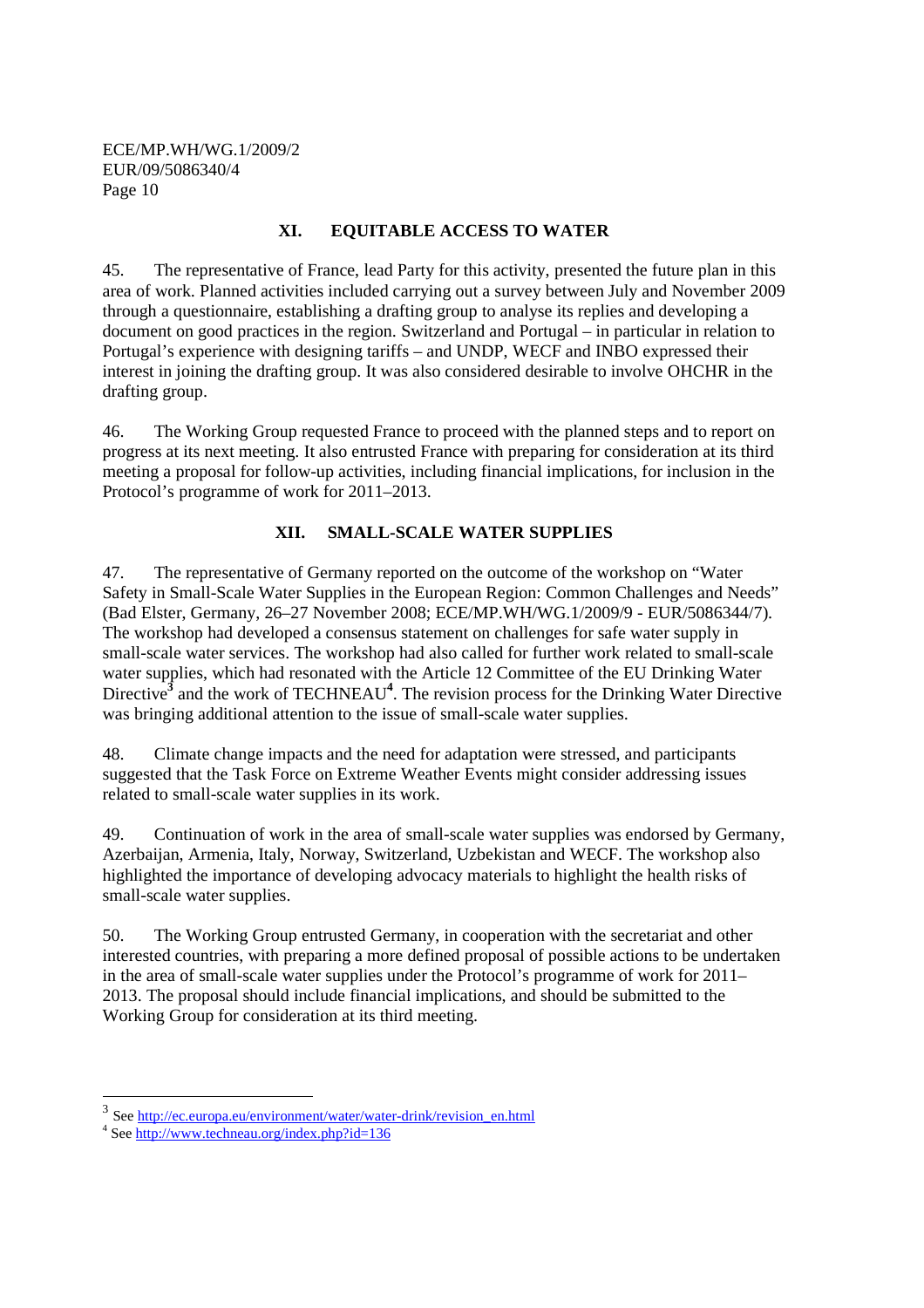#### **XIII. FIFTH MINISTERIAL CONFERENCE ON ENVIRONMENT AND HEALTH**

51. A representative of Italy briefed the Working Group on the progress made with preparations for the fifth Ministerial Conference on Environment and Health (Parma, Italy, 10– 12 March 2010) in terms of presenting the Protocol's proposed inputs to the Conference, namely:

(a) Involvement in the drafting of the Ministerial Declaration, to ensure that issues linked to water and health were properly underlined there and that specific features of the Protocol of relevance to the Conference were highlighted. To this aim, focal points and other experts involved in work under the Protocol should coordinate with their national colleagues involved in the negotiations of the Declaration;

(b) Organization of a "Protocol Day" prior to the Conference, to celebrate the tenth anniversary of the adoption of the Protocol. This event would address the areas of work under the Protocol, in particular the work conducted by different task forces (e.g. surveillance, target setting, extreme weather events), the AHPFM and the Compliance Committee;

(c) Preparation of background document on water and health, which will not only be a product for the "Protocol Day" but should also inform and provide inputs to the Region Priority Goal 1 of the Children's Environment and Health Action Plan for Europe (CEHAPE) and the official agenda of the Ministerial Conference, highlighting strategic areas for further action in the region. The document should also emphasize the main water and health issues in the region and show how the Protocol addressed them. It should take stock of the Protocol's achievements, the existing challenges and the future prospects for work under the Protocol.

52. The Working Group agreed on the proposed inputs to the Ministerial Conference and entrusted the Bureau, with the support of the joint secretariat, with preparation of the proposed inputs.

#### **XIV. PARTNERS IN COOPERATION: LINKS WITH OTHER ORGANIZATIONS AND PROGRAMMES**

53. The representative of OHCHR informed the Working Group about recent developments within the United Nations human rights system relevant to the Protocol, in particular those related to the appointment by the Human Rights Council of the Independent Expert on the issue of human rights obligations related to access to safe drinking water and sanitation, the Independent Expert's mandate, and opportunities for cooperation under the Protocol's programme of work. In addition to cooperation on the preparation of a good practice document to ensure equitable access to water (see chapter XI), she highlighted in particular two potential fields of cooperation with the Protocol:

(a) Cooperation on setting targets under the Protocol on Water and Health, taking into account the human rights obligations related to access to safe drinking water and sanitation;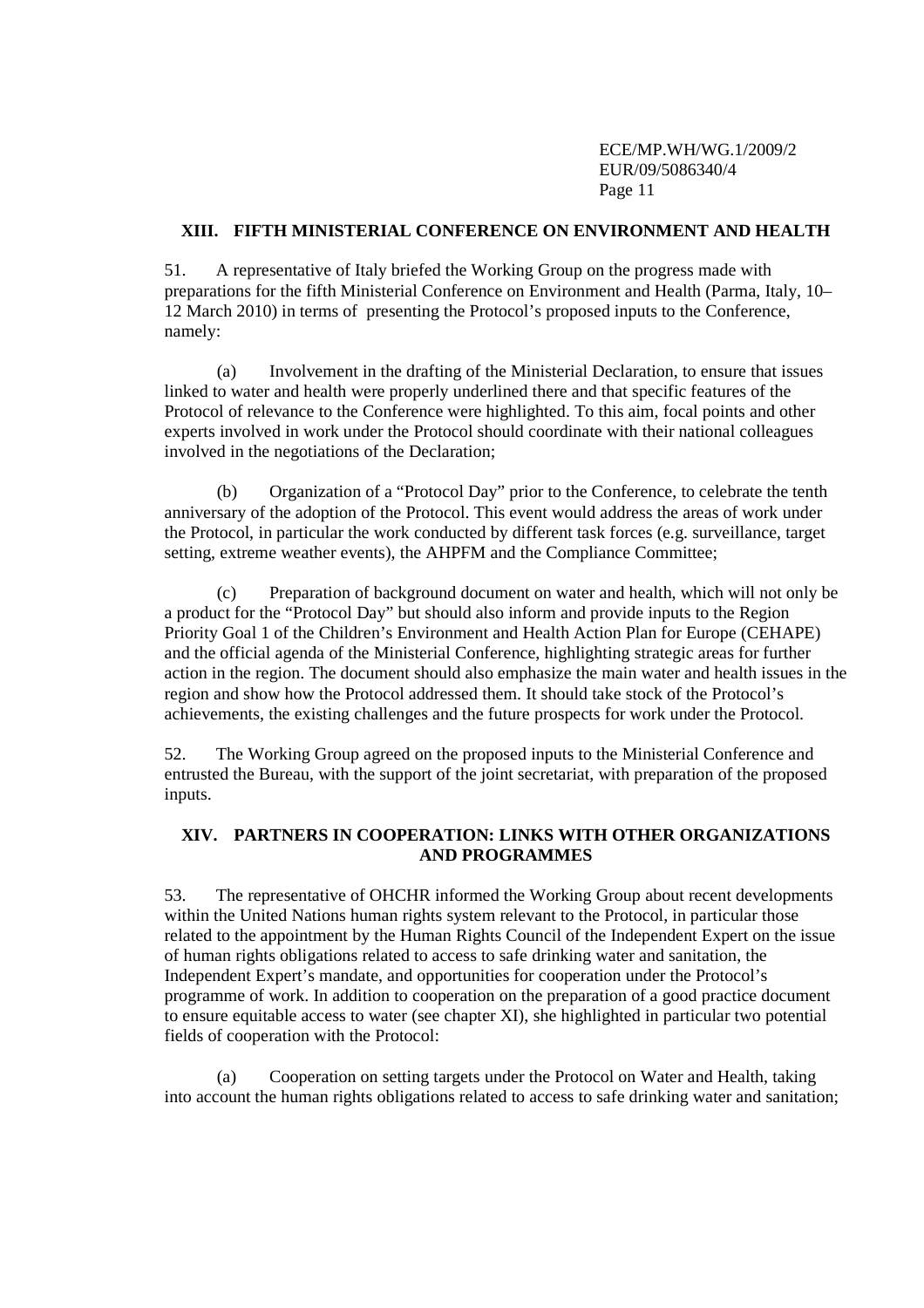(b) The possibility of joining forces on the organization of a country visit to one of the UNECE member States, where the Protocol's implementation could be reviewed and the implementation of human rights obligations related to access to safe drinking water and sanitation could be assessed.

54. Representatives of countries interested in the above joint activities were invited to contact the UNECE secretariat.

55. A representative of Italy stated that human rights to water and sanitation were very relevant to the work carried out under the Protocol, and suggested that this theme should be taken up by the upcoming Ministerial Conference on Environment and Health.

56. A representative of UNDP presented an update on progress made under the regional UNDP programme, "A Human Rights-Based Approach to Water Governance", as well as under other UNDP projects and activities related to water and sanitary health. Experiences and first outcomes of work in Bosnia and Herzegovina and Tajikistan, together with the next steps up to 2010. He stressed the synergies between UNDP activities and work under the Protocol, and confirmed the willingness of UNDP to actively contribute to the Protocol's implementation, in particular in countries with economies in transition.

57. A representative of the UNECE secretariat presented activities carried out under the EECCA component of the EU Water Initiative related to the National Policy Dialogues (NDP) that were linked to integrated water resources management. He explained that the NDPs were the main operational instruments of the Water Initiative and should be seen as policy processes rather than technical projects. They provided a platform for cooperation between different stakeholders, e.g. the EU, OECD, UNECE, UNDP, WHO and NGOs. NDPs were ongoing in Armenia, Georgia, Kyrgyzstan, the Republic of Moldova and Ukraine.

58. A representative of WECF briefed the Working Group about the organization and presented its activities relevant to work under the Protocol as well as areas for possible cooperation, in particular related to integrating outcomes of projects by NGOs into target-setting under the Protocol.

59. A representative of World Plumbing Council presented Council's objectives and mission, which was to promote the role of the plumbing industry in improving public health and safeguarding the environment. He underlined that plumbing was not just piping systems but also all the work associated with the design of installations in, and connections between, the buildings, and that plumbing had a direct link with human health and environment.

# **XV. PROMOTION OF THE PROTOCOL**

60. A representative of Romania presented the draft of a joint strategy for promoting the Protocol and the Convention (Information paper 12) prepared by the Chairpersons of the Meeting of the Parties to the Convention and the Meeting of the Parties to the Protocol. The draft document included a list of existing promotional tools and actions to be carried out by the focal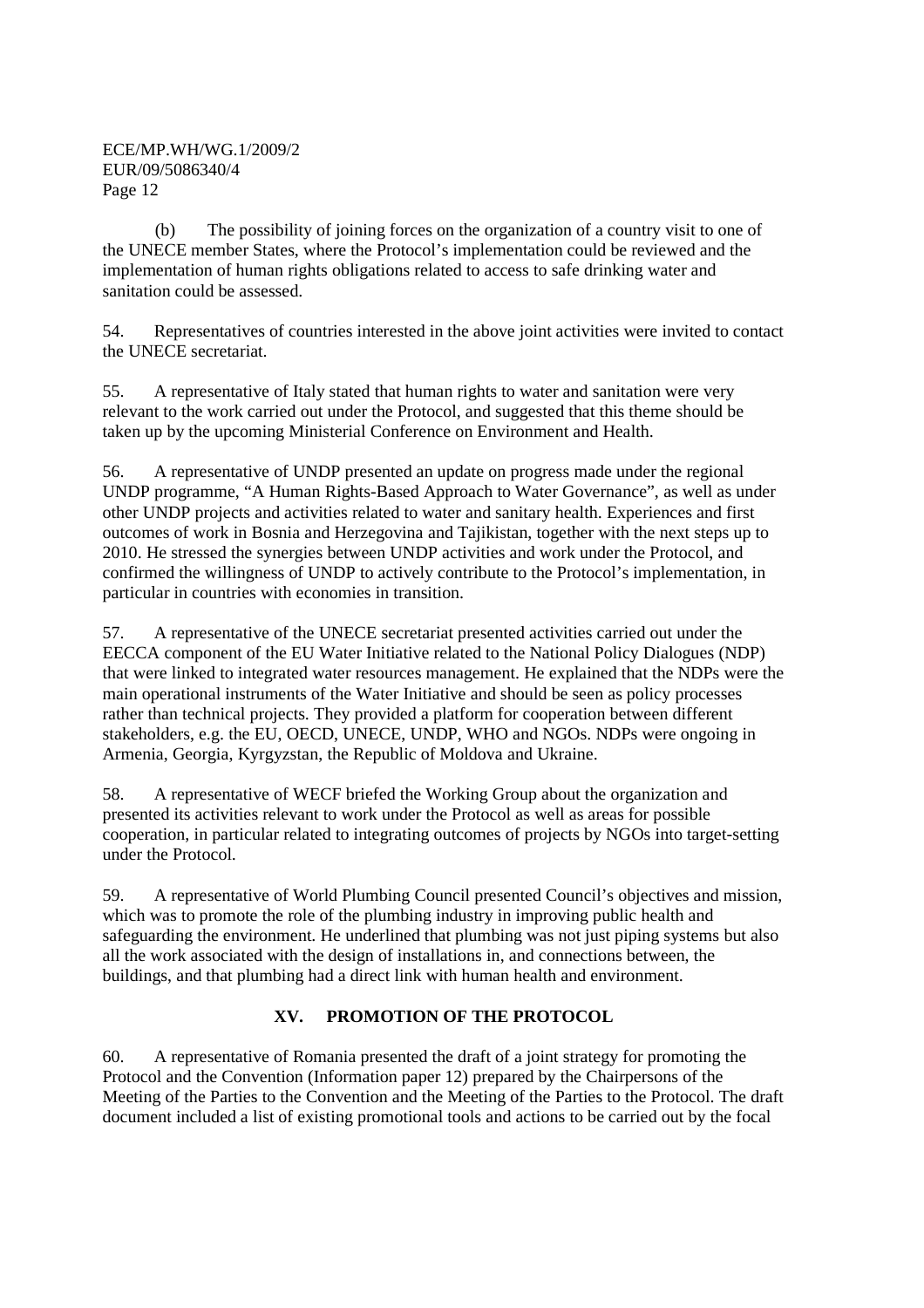points, the Bureau and the joint secretariat with the aim of promoting the Protocol at the local, national and international levels.

61. The Working Group was asked to provide comments on this document by 31 July 2009, and also provide examples of specific activities carried out to promote the two tools. The document would be submitted to the fifth session of the Meeting of the Parties to the Convention (10–12 November 2009) and the second session of the Meeting of the Parties to the Protocol. (tentatively scheduled to take place in October 2010).

# **XVI. FINANCIAL ARRANGEMENTS TO SUPPORT IMPLEMENTATION OF THE PROTOCOL**

62. Representatives of the UNECE and WHO-EURO secretariats informed the Working Group about the financial status of the UNECE Technical Cooperation Trust Fund and the WHO-EURO Voluntary Funds. They presented two documents (Information papers 13 and 14) prepared by the joint secretariat, which showed in detail the contributions received, the funds used and the missing resources necessary to implement the work programme. The joint secretariat expressed its sincere gratitude to all the countries that had contributed and/or planned to contribute to implementing activities under the Protocol, either by direct financial contributions to the voluntary funds or in kind by leading the task forces or organizing meetings or workshops.

63. The presented papers, demonstrated that the resources available and the pledges foreseen were insufficient to carry on the activities and implement some of the elements envisioned in the work programme up to the second session of the Meeting of the Parties.

64. Norway and Finland expressed their readiness to contribute to the UNECE Technical Cooperation Trust Fund with disbursements of equal amounts as provided in previous years. Similarly, Hungary indicated its interest in contributing to the WHO-EURO Voluntary Fund. Portugal would check on the possibility of supporting the Protocol's programme of work.

65. The Chairperson called on other countries to contribute either directly or through the two established trust funds so as to help finance the agreed activities up to the second session of the Meeting of the Parties.

66. The representative of the WHO-EURO secretariat presented a document on the difficulties encountered since the first session of the Meeting of the Parties to secure the resources needed to implement the adopted programme of work for 2007–2009 (Information paper 15). It was demonstrated that the financial arrangements to support the implementation of the Protocol adopted by the Meeting of the Parties had not been effective. In particular, the stable and predictable sources of funding and a fair sharing of the burden, as well as the need to ensure that the necessary resources were available for implementing the core elements of the work programme, had not been realized.

67. He recalled that decision I/5 of the Meeting of the Parties to the Protocol had recognized that "in the longer term, consideration should be given to establishing stable and predictable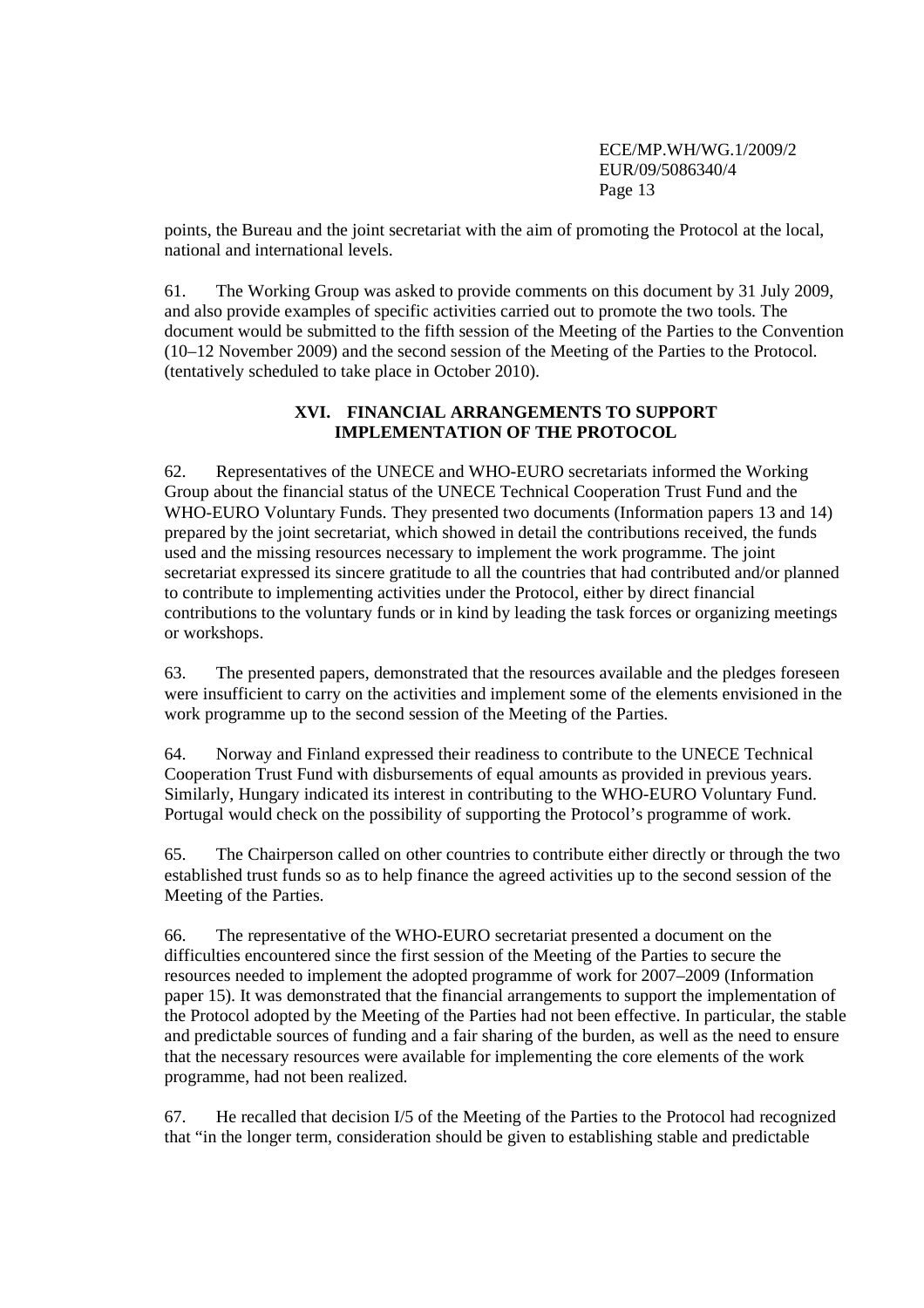financial arrangements for the core elements of the programme of work, for example using the United Nations scale of assessment or other appropriate scales".

68. The document illustrated a number of existing financing mechanisms related to ongoing global and regional environmental conventions and global health conventions and programmes. These mechanisms were based on the United Nations scale of assessment or other scales that recognized the similar but diverse responsibilities of the Parties. The examples could inspire the Working Group to follow up on decision I/5, to search for alternative and more efficient options to ensure the stable, adequate and predictable financing for activities under the Protocol.

69. In the ensuing discussion, Switzerland supported the proposal to explore the matter and prepare proposals for equitable sharing for consideration by the third meeting of the Working Group. It was stressed that countries should demonstrate their support to the Protocol and ensure the long-term sustainability of financing the Protocol's programme of work.

70. The Working Group requested the joint secretariat, in cooperation with the Bureau, to prepare a proposal with alternative options for financing the programme of work. This would be considered at its third meeting, with a view to submitting conclusions for possible adoption by the Meeting of the Parties to the Protocol at its second session.

# **XVII. DATE AND VENUE OF THE THIRD MEETING OF THE WORKING GROUP AND OTHER MEETINGS UNDER THE PROTOCOL**

71. The third meeting of the Working Group is tentatively scheduled to be held on 27 and 28 May 2010, back-to-back with the second meeting of the Ad Hoc Project Facilitation Mechanism (26 May 2010). Other meetings under the Protocol scheduled before the third meeting of the Working Group include:

(a) The third meeting of the Bureau to the Parties to the Protocol (Geneva, 8–9 September 2009);

(b) The third meeting of the Task Force on Extreme Weather Events (Geneva, 27–28 October 2009);

(c) The third meeting of the Task Force on Surveillance (Rome, January 2010 (tbc));

(d) The third meeting of the Tasks Force on Indicators and Reporting and the workshop on reporting under the Protocol (Geneva, 16–19 February 2010);

(e) The workshop on public participation, information and education in health-related issues (Bucharest, April–May 2010).